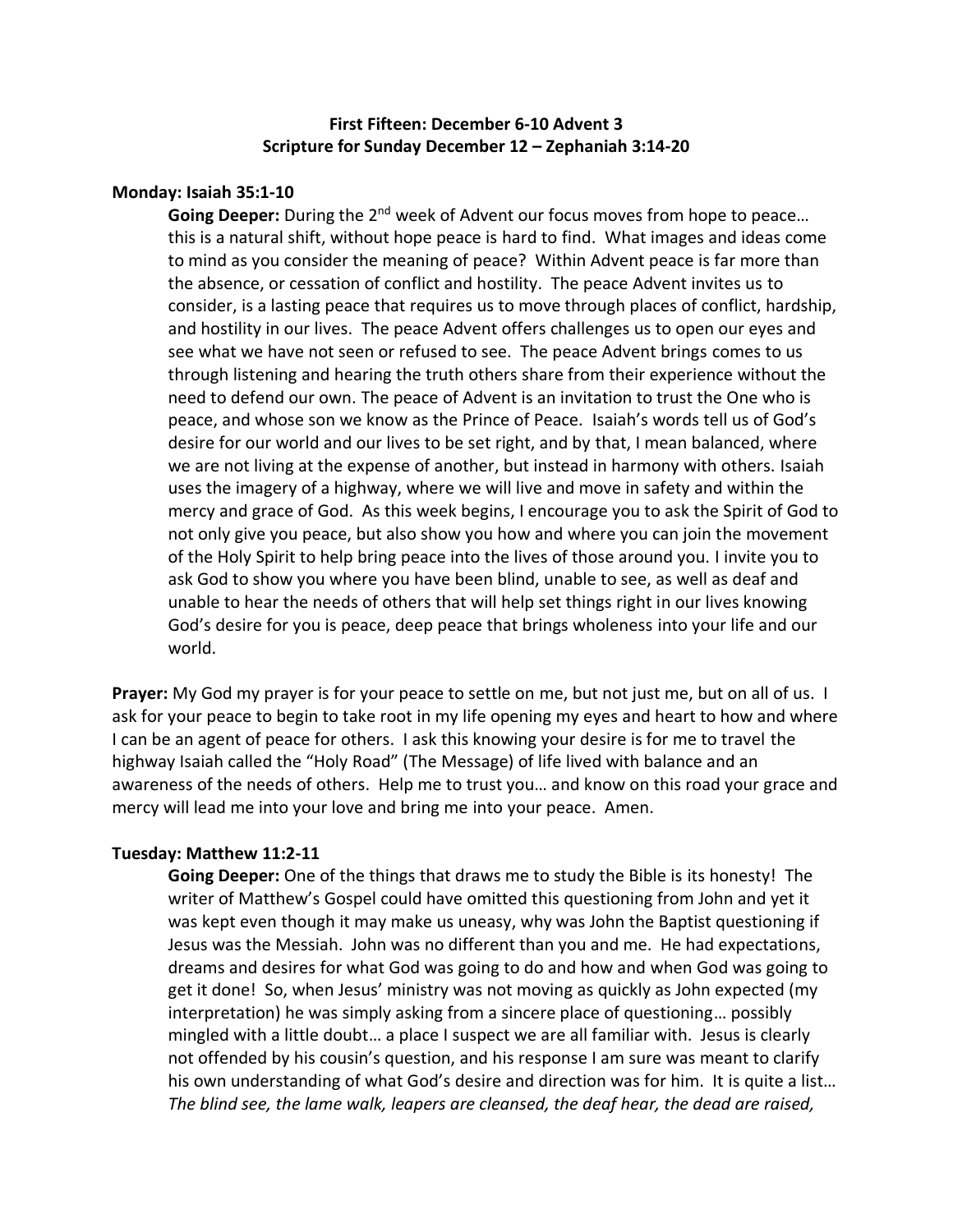*the wretched of the earth learn that God is on their side."* (Matt. 11:5 – The Message) What do you hear in Jesus' response to John? As we consider our own questioning mingled with our own doubt I wonder if we don't have our own questions for Jesus and what his ministry means for our lives. Jesus seems to know his words and his work as the Messiah would not be good news for all of us, I suspect he knew we all have our expectations, dreams and desires for what God needs to do and not do… so he added these poignant words… *"Blessed is the one who does not fall away on account of me."*  (Matt. 11:6 – NIV).

**Prayer:** Jesus, come near to me. I pray that you will guide me into a deeper, richer faith and understanding of who you are as my savior and who I am as your disciple. You are called the "Prince of Peace" (Isa. 9:6) and yet your teaching and ministry created peace for some and disturbance for others. Come into my questioning, speak peace into my doubt and show me how to be among those who now see, hear, are cleansed, and raised into a new life so I may not merely walk, but run to share your love, truth and call upon us all. Amen.

# **Wednesday: Psalm 146:1-10**

**Going Deeper:** Lasting peace comes from enduring hope. These words of the Psalmist create a theophany for our understanding of the foundations of a lasting peace. The Psalmist is not being critical of human leadership, they are simply speaking honestly about our finite and limited understanding against the infinite and limitless understanding of God. We cannot create and sustain enduring hope, it is not within our abilities outside of our faith in God. Sure, we may try, and we are tempted to trust in the efforts of human leadership, but ultimately our human efforts will not be able to sustain what only God can do. As you read this short Psalm you will notice the thread that has run through this week's reading guiding our focus on the gift of peace within Advent. But in these words of the Psalmist notice God is not only the "creator" of the world from ages past, but God continues to be active in balancing and caring for the wellbeing of those who have been left behind or overlooked within God's beloved creation. The Psalmist begins and ends with a jubilant shout of "Hallelujah!" (The Message) Let us join our voices with the Psalmist… Hallelujah! May our faith lead to enduring hope creating lasting peace in the one who was and is and will forever be!

**Prayer:** Hallelujah my God, I will praise you, this day, and every day! I will give thanks for all my blessings, and I will lift my praises to you… even when I am not sure how to live joyfully from a sincere place within me through every ebb and flow of life. Lord, I thank you for your grace and mercy. I am grateful for your love, and I ask for a deep understanding that flows from within me that I am your beloved child… even as I find myself distracted and pull one way then another by the words and promises made by others when it is easier than trusting your love and guidance will come as I am called to wait. I will praise you my God, for you are faithful. I will give you thanks for all my blessings… and I lift my voice to praise you… Hallelujah my God who was and is and will forever be! Amen.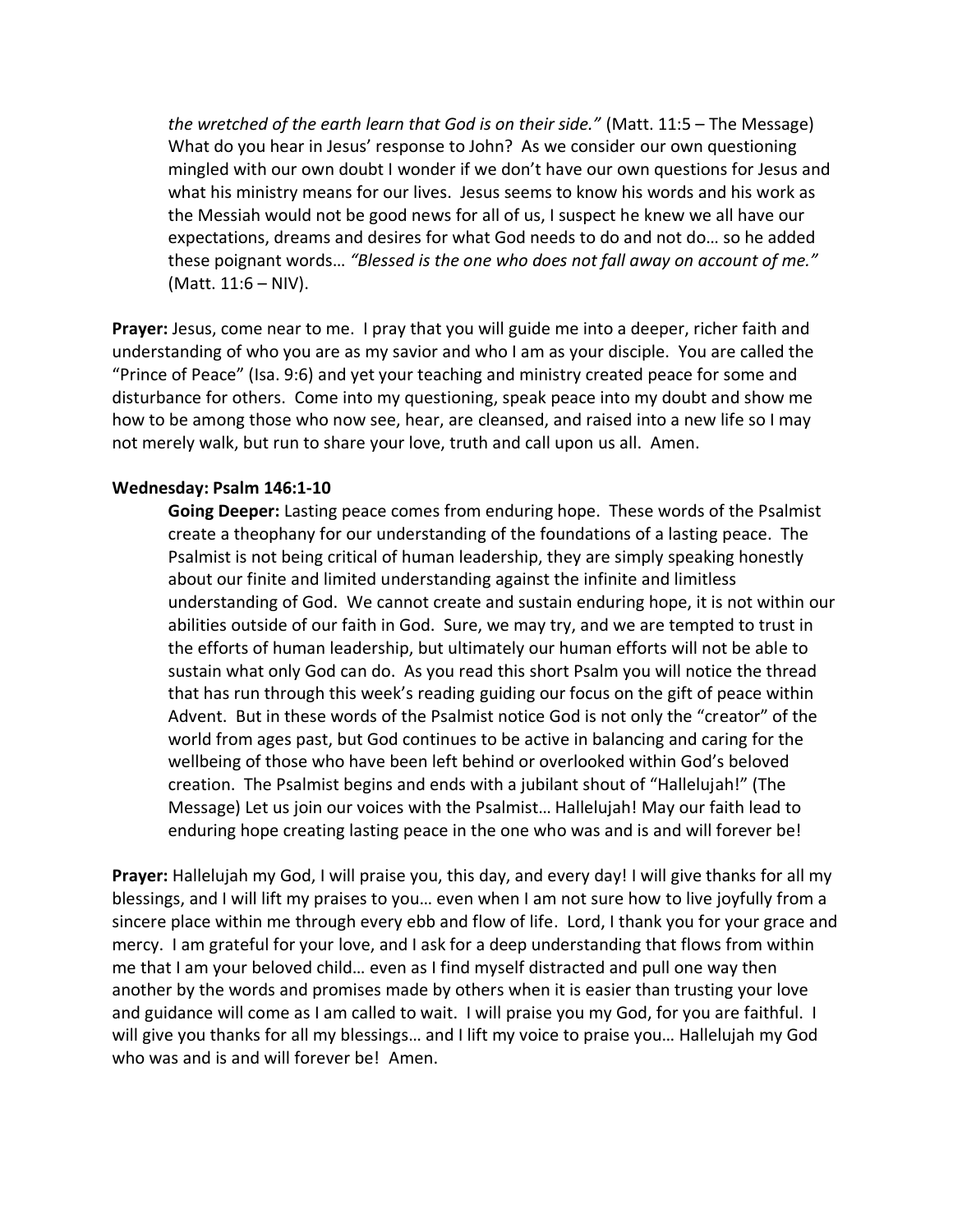### **Thursday: Ezekiel 34:11-16**

**Going Deeper:** As I write, I am looking at a display in my office of the Nativity. Most likely you have one in your home as well. The one I see was handmade, given to me several years ago. My gaze led me to a figure on the outside of the scene, a shepherd carrying a lamb under one arm while carrying a staff in another. Without overly romanticizing this image, the image of the shepherd or shepherding is prominent in our preparation during Advent. It reminds us of God's care for people who are lost, or scattered, or pushed aside and forgotten. The imagery used by the Hebrew prophet Ezekiel is deeply personal in nature and speaks to God's compassionate heart, as well as God's desire for wholeness to be restored to all of God's creation. Ezekiel tells us that God is not unaware of our need. His words reassure not only of God's awareness, but also God's intention to be personally engaged in righting the wrongs of our world, binding up the wounded and providing strength to the weak. They are words of comfort and care, telling us God will be actively engaged in seeking to bring restoration to those in need. As you read these verses notice how many times you find "I" statements. As I said I do not want to romanticize this image or idea… and yet the world we live in, our own community is filled with lives that are on the outside looking in… as we work our way through Advent with its message of hope and peace, you may find yourselves wondering when, and how all these promises will finally come to fulfillment… Quite honestly that is the point of Ezekiel's prophecy in 34:16. We who have much and have heard the message of God's desire are called to join God in this work of creating hope and peace. Listen for it… God will lead each one of us to how and where you and I are called to join God's work of healing redemption and care.

**Prayer:** My God, thank you for your care and desire to restore this world to wholeness. As my Good Shepherd lead me as one who has heard your call and knows your voice so I may join you in your work to bring hope, healing and peace into our world and community. Thank you for my many blessings, help me to trust your promise of abundance and care that is promised for all your sheep as I listen for your voice and leading to how and where I am called to join you. Amen.

# **Friday: Philippians 4:4-9**

**Going Deeper:** If you have a copy of the Message, I encourage you to read these words of instruction from the Apostle Paul from that translation as well the one you may use more often. These words that bring us to the end of our week are glorious! They call to us from above the fret and fray of life encouraging us to lift our eyes and focus on the promise of God's love, and God's presence which is nearer than we expect. The work of this week has been to help us become more deeply aware of how the message of Christmas which naturally lifts our hearts and spirits, is also a call to reconnect with how and where God wants to use us. Our lives are to become vessels through which the love of God, hope and peace for all reach out into our community, touching the lives, hearts, and spirits of those around us. As we shift our gaze, open our minds, and trust our faith in Christ… peace will begin to flow into us. *"Before you know it, a sense of God's wholeness, everything coming together for good, will come and settle you down. It's*